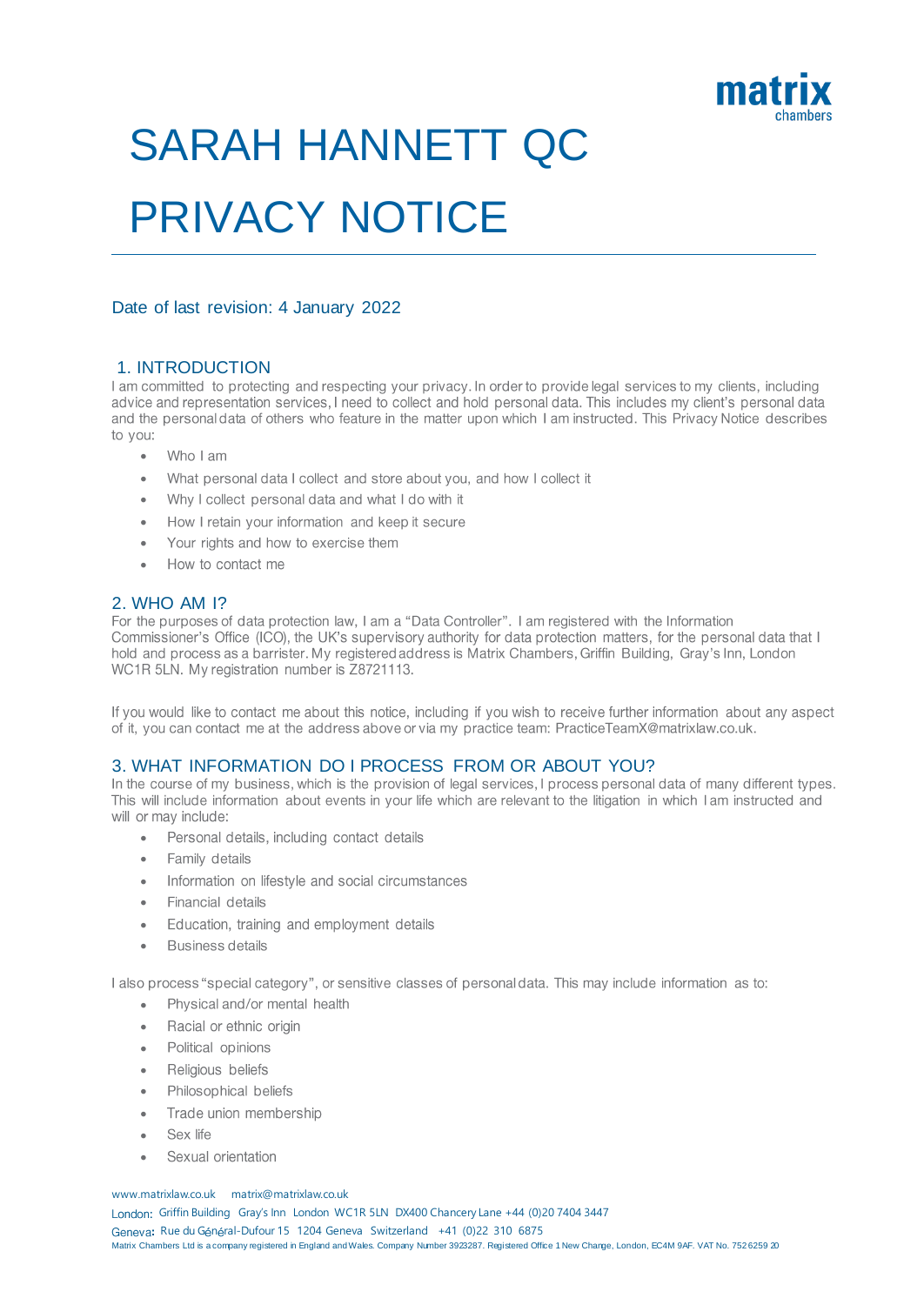

- Gender identity •
- Genetic and biometric data •

I also process personal data relating to criminal convictions and offences.

4. HOW DO I COLLECT PERSONAL DATA?<br>The vastmajority of the personal data that I collect is provided to me by or on behalf of my clients for the purposes of enabling me to provide legal services to them. Other information may be obtained by me from sources accessible to the public, including subscription services.

5. WHOSE PERSONAL DATA DO I PROCESS?<br>I process personal data about my lay and professional clients, potential clients, about individuals who feature in the matter in respect of which I am asked to provide legal services, witnesses and experts, opponents, other barristers with whom I am working, court staff and members of the judiciary and others ancillary to actual or potential proceedings.

6. LAWFUL PROCESSING<br>The UK General Data Protection Regulation ("UK GDPR") requires data controllers, including myself, to have a lawful reason for processing personal data. I set out my lawful reasons for processing below. Please note that more than one may apply at any given time.

I will use your personal data only for the purposes for which it was provided to me, unless I fairly consider that I need it for another reason that is compatible with the original purpose and my professional obligations to my client do not prevent me from such use.

My lawful reasons for processing are:

## • Contractual Necessity

I will process personal data on the basis that it is necessary to enable me to fulfil my contractual duties to you or to take steps to enter into a contract with you.

## Legitimate Interests •

I process your personal data for my legitimate business purposes, which include the following:

- To provide legal services including advice and representation services to you as my client o
- Where you are not my client, to provide legal services including advice and representation services o to the client from whom or on whose behalf I have collected your personal data
- To carry out billing and administration services in relation to those services, including fee collection o services carried out by Matrix staff
- To deal with complaints or concerns, including any legal or regulatory action o
- To provide training to trainee barristers and work experience students o
- To ensure my network and systems are secure o
- To assess and improve my services o
- For accounting purposes o
- For banking purposes o
- For marketing purposes. Please note that I will not share information from which you can be o identified for marketing purposes unless you have consented or it is already lawfully in the public domain. You can remove yourself from the Matrix mailing list at any time by clicking the "unsubscribe" button at the bottom of our emails.
- Compliance with law •

## www.matrixlaw.co.uk matrix@matrixlaw.co.uk

London: Griffin Building Gray's Inn London WC1R 5LN DX400 Chancery Lane +44 (0)20 7404 3447 Geneva: Rue du Général-Dufour 15 1204 Geneva Switzerland +41 (0)22 310 6875 Matrix Chambers Ltd is a company registered in England and Wales. Company Number 3923287. Registered Office 1 New Change, London, EC4M 9AF. VAT No. 752 6259 20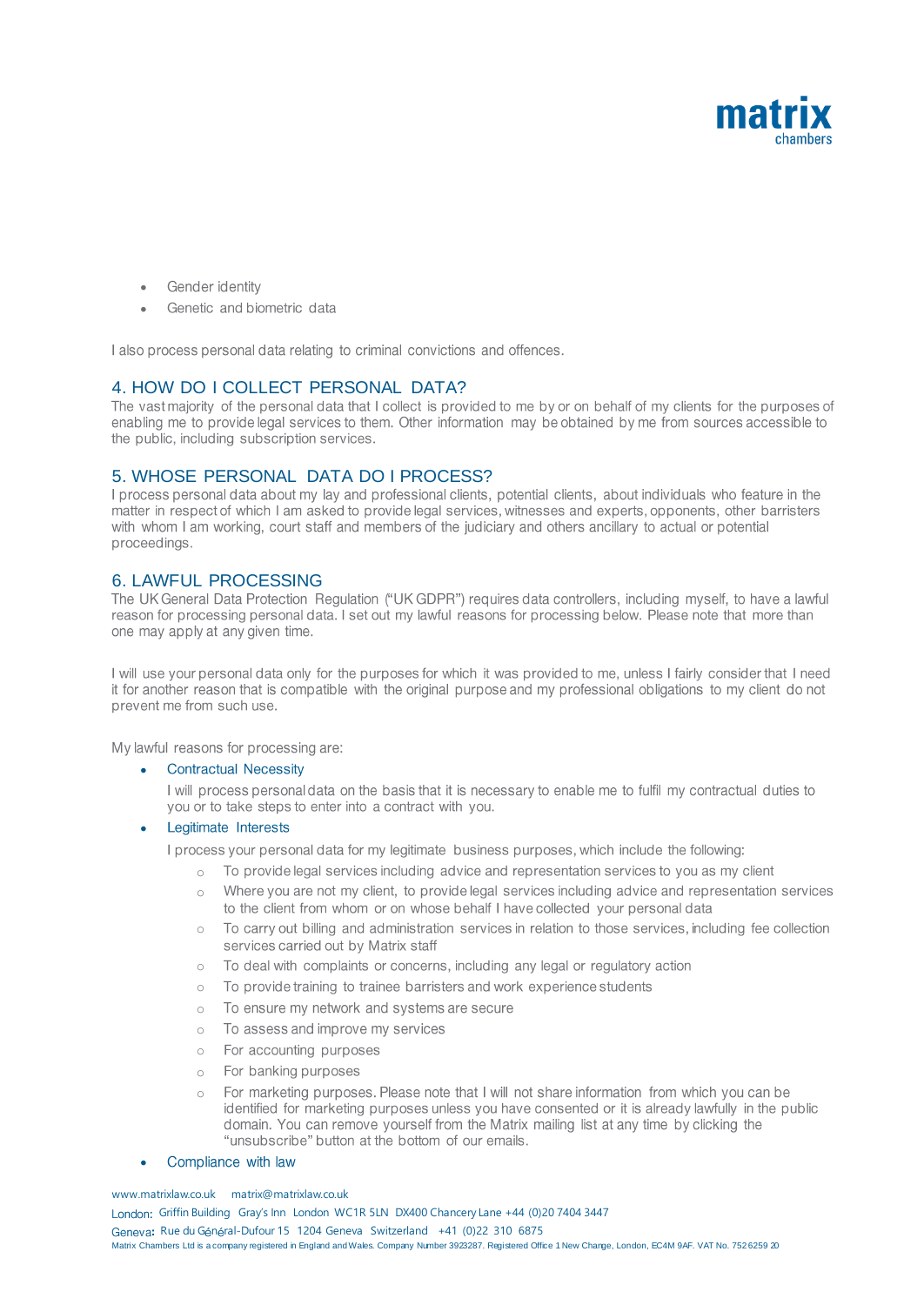

I process your personal data to enable me to comply with applicable laws. This includes:

- o To make statutory returns to HMRC for VAT and income tax purposes
- o To comply with my professional and regulatory obligations
- Performance of a task carried out in the public interest, namely processing necessary for the administration • of justice.
- Consent •

I may process your personal data with your consent. Where this is my lawful reason for processing, I will ensure that you have consented to the processing for each specific purpose for which I will process your data. Where the processing includes special category data, I will ensure that I have obtained your explicit consent to the processing in question. You may withdraw your consent at any time and without giving any reason.

In relation to special category personal data, my processing is necessary:

- For the establishment, exercise or defence of legal claims. •
- For reasons of substantial public interest. •

In relation to offence/convictions personal data, my processing is necessary:

- For the purpose of, or in connection with, legal proceedings (including prospective legal proceedings). •
- For the purpose of obtaining legal advice. •
- For the purposes of establishing, exercising or defending legal rights. •

7. DO I SHARE YOUR PERSONAL DATA?<br>For the purposes set out in this notice, and subject always to my professional obligations of confidentiality and the legal professional privilege of my clients, I may provide your personal data to the following recipients:

- Instructing solicitors •
- Other barristers, legal representatives or experts with whom I am working •
- Matrix trainees (including work experience students) •
- Matrix management and administration staff •
- Matrix's IT providers •
- My regulator and/or legal advisors in the event of a dispute or other legal matter •
- Opposing legal representatives •
- Judges and Court Staff •
- Law enforcement officials, government authorities, or other third parties to meet my legal obligations •
- My accountant •
- My bank •
- Any other party where I ask you and you consent to the sharing •

I do not use automated decision-making in the processing of your personal data.

## 8. HOW LONG WILL YOUR PERSONAL DATA BE KEPT FOR?

I will not keep your information in a form that identifies you for longer than is necessary for the purposes set out in this notice or as required by applicable law. Unless the specific circumstances require me to keep it, I will delete, destroy or anonymise your information around 7 years after the end of the matter in which it featured. This will normally be around 7 years after the end of the case, or 7 years after the date of the last payment or the date of writing off of fees.

www.matrixlaw.co.uk matrix@matrixlaw.co.uk

London: Griffin Building Gray's Inn London WC1R 5LN DX400 Chancery Lane +44 (0)20 7404 3447 Geneva: Rue du Général-Dufour 15 1204 Geneva Switzerland +41 (0)22 310 6875 Matrix Chambers Ltd is a company registered in England and Wales. Company Number 3923287. Registered Office 1 New Change, London, EC4M 9AF. VAT No. 752 6259 20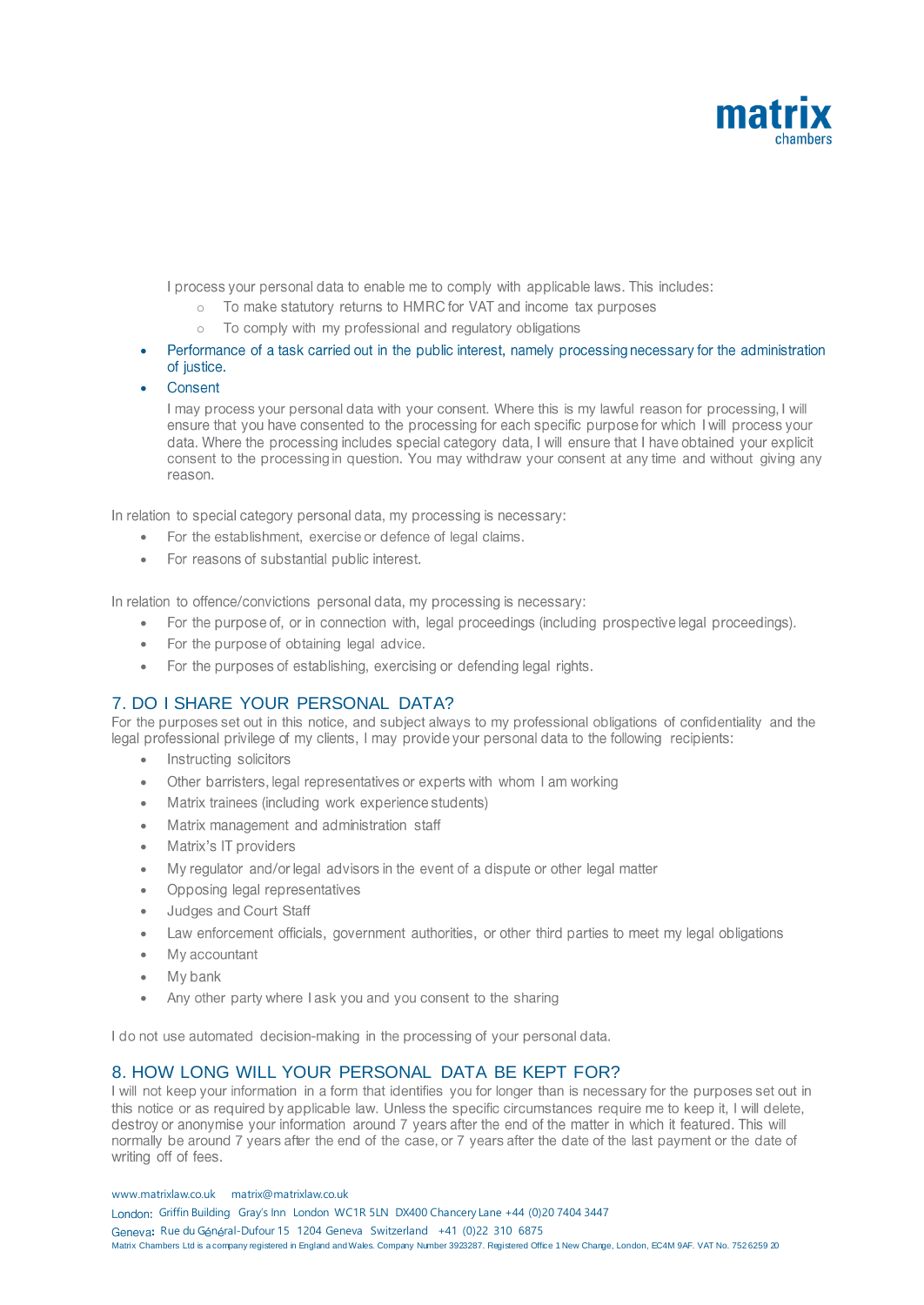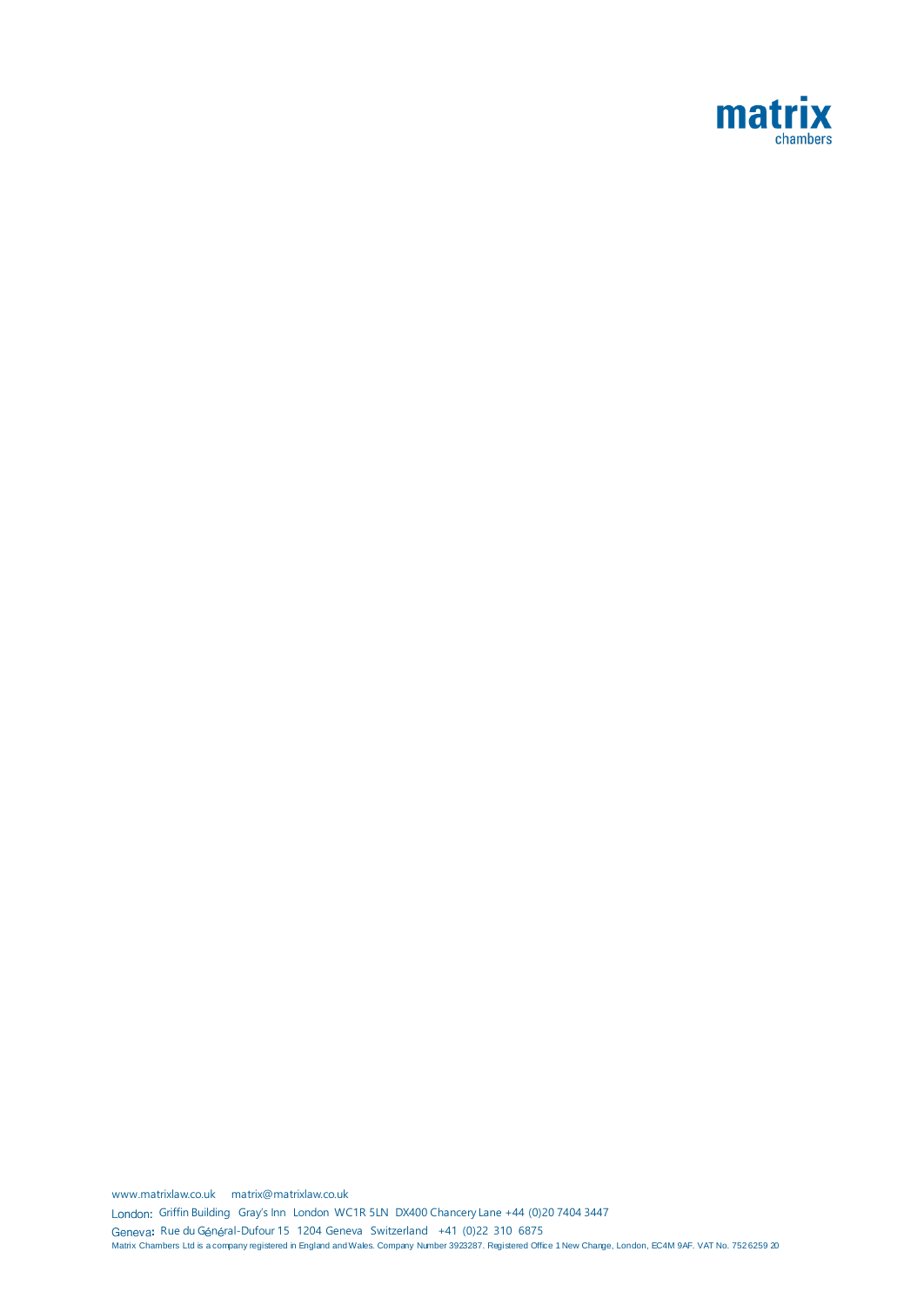

## 9. DO I TRANSFER PERSONAL DATA OUTSIDE THE UNITED KINGDOM?<br>I may transfer your personal information to a location (for example, to a secure server) outside the United Kingdom, if

I consider it necessary or desirable for the purposes set out in this notice. This could happen, for example, if I am instructed to act on a case by, or involving, lawyers in the EU or lawyers outside the UK and EU.

In such cases, to safeguard your privacy rights, transfers will be made to recipients to which a European Commission "adequacy decision" applies (this is a decision from the European Commission confirming that adequate safeguards are in place in that location for the protection of personal data), or will be carried out under standard contractual clauses that have been approved by the European Commission as providing appropriate safeguards for international personal data transfers, and/or any transfers or personal information will be carried out with appropriate safeguards to ensure the safety and security of your information. Any transfers of your personal data to and within the EU will itself be subject to the General Data Protection Regulation (EU) 2016/679 ("GDPR").

## 10. HOW DO I KEEP YOUR PERSONAL DATA SECURE?<br>Thave security measures in place designed to ensure appropriate security for your personal data, including

protections against unauthorised or unlawful processing and against accidental loss, destruction or damage.

Only authorised Matrix staff, trainees and third parties processing data on my behalf have access to your personal data, and then only to the data necessary for the purposes for which they have been given access.

Measures have been taken to ensure that all persons who have access to your personal data process it in accordance with the law, adhere to the Matrix Privacy Notice and to the strict confidentiality rules that apply to material protected by legal professional privilege.

Matrix has contractual safeguards in place with its third-party data processors (such as our IT systems and software providers) to ensure that your personal data is processed only as instructed by Matrix.

If you would like more information about this, or about anything else in this notice, please use the contact details in section 1.

## 11. YOUR INFORMATION RIGHTS<br>You have the following rights under data protection law:

- right to be informed about the collection and use of your personal data
- **right of access** to your personal data, and the right to request a copy of the information that I hold about you and supplementary details about that information you will be asked to provide proof of your identify and residential address, and you may be asked to provide further details to assist me in the provision of such information
- **right to have inaccurate personal data that I process about you rectified**
- **right of erasure** in certain circumstances you have the right to have personal data that I process about you blocked, erased or destroyed
- **right to object to, or restrict**:
	- processing of personal data concerning you for direct marketing o
	- continued processing of your personal data o
- the **right of portability** of your data in certain circumstances.

You will not have to pay a fee to access your personal data (or to exercise any of the other rights). However, I may charge a reasonable fee if your request is clearly unfounded, repetitive or excessive. Alternatively, I may refuse to comply with your request in these circumstances.

www.matrixlaw.co.uk matrix@matrixlaw.co.uk